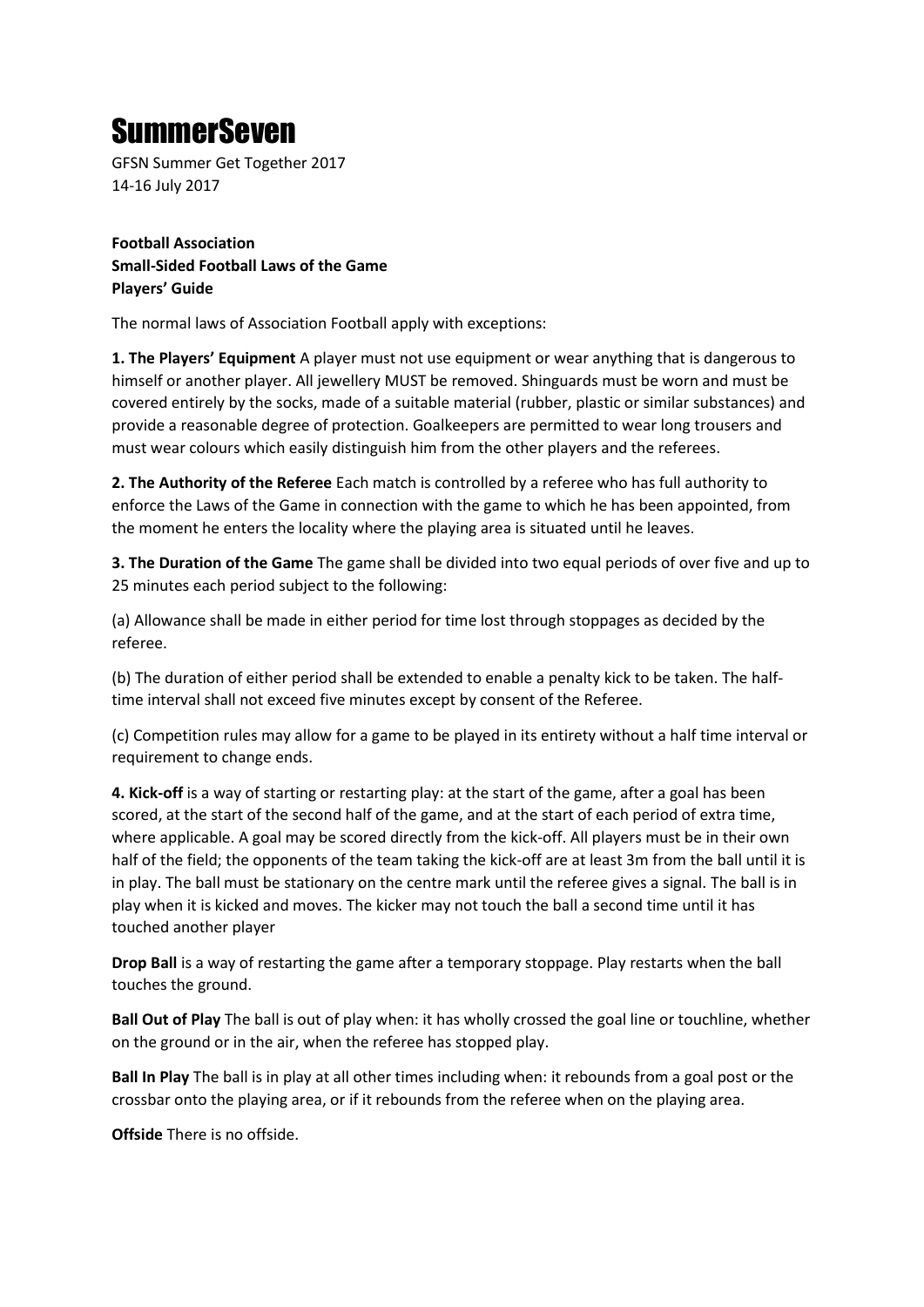**Areas of Play** All players, both attackers and defenders, are permitted to play within the penalty area. Goals can be scored within the penalty area. Keepers are allowed outside the box.

**5. Substitution Procedure** The maximum number of substitutes permitted is four. The number of substitutions made during a game is unlimited. A player who has been replaced may return to the playing area as a substitute for another player. Substitutions should take place when there is a break in play. Substitution cannot happen until the referee allows it.

**Changing Places with the Goalkeeper** Any of the other players, or substitutes, may change places with the goalkeeper. The following conditions must be observed: the referee must be informed before the change is made, a change may only be made during a stoppage in play, the replacement goalkeeper must wear a jersey which distinguishes him from all other players and the referee.

**Viability of a game – Playing Numbers** For 7 a side if a team loses at any time more than two members of their team the game should be abandoned.

**6. Fouls and Misconduct** Fouls and misconduct are penalised as follows:

**A Direct Free Kick** A direct free kick is taken from the place where the infringement occurred and can be kicked directly into the opponent's goal to score a goal. A direct free kick is awarded to the opposing team if a player commits any of the following offences in a manner considered by the referee to be careless, reckless or using excessive force:

- attempts to kick or trip an opponent
- jumps at, pushes, holds or charges an opponent (even with the shoulder)
- strikes or attempts to strike an opponent
- spits at an opponent

• slides in an attempt to play the ball when it is being played or attempted to be played by an opponent (sliding tackle)

• handles the ball deliberately, except for the goalkeeper in his penalty area

**A Penalty Kick** is awarded against a team, which commits any of the offences for which a direct free kick is awarded, inside its own penalty area and while the ball is in play. Additional time is allowed for a penalty kick to be taken at the end of each half.

**Position of the Ball and the Players for a Penalty Kick** The ball is placed on the penalty mark 6m from the goal line; the player taking the penalty kick is properly identified. The defending goalkeeper must remain on his goal line, facing the kicker, between the goalposts, until the ball has been kicked. The players other than the kicker are located: inside the pitch, outside the penalty area, behind or to the side of the penalty mark, at least 3m from the ball. The player taking the penalty must kick the ball forward; they may not play the ball a second time until it has touched another player. The ball is in play when it is kicked and moves forward.

**Indirect Free Kicks** An indirect free kick is taken from the place where the infringement occurred, unless this was in the penalty area, in which case the indirect free kick is taken from the penalty area line at the point nearest to where the infringement occurred. An indirect free kick is awarded for the following offences: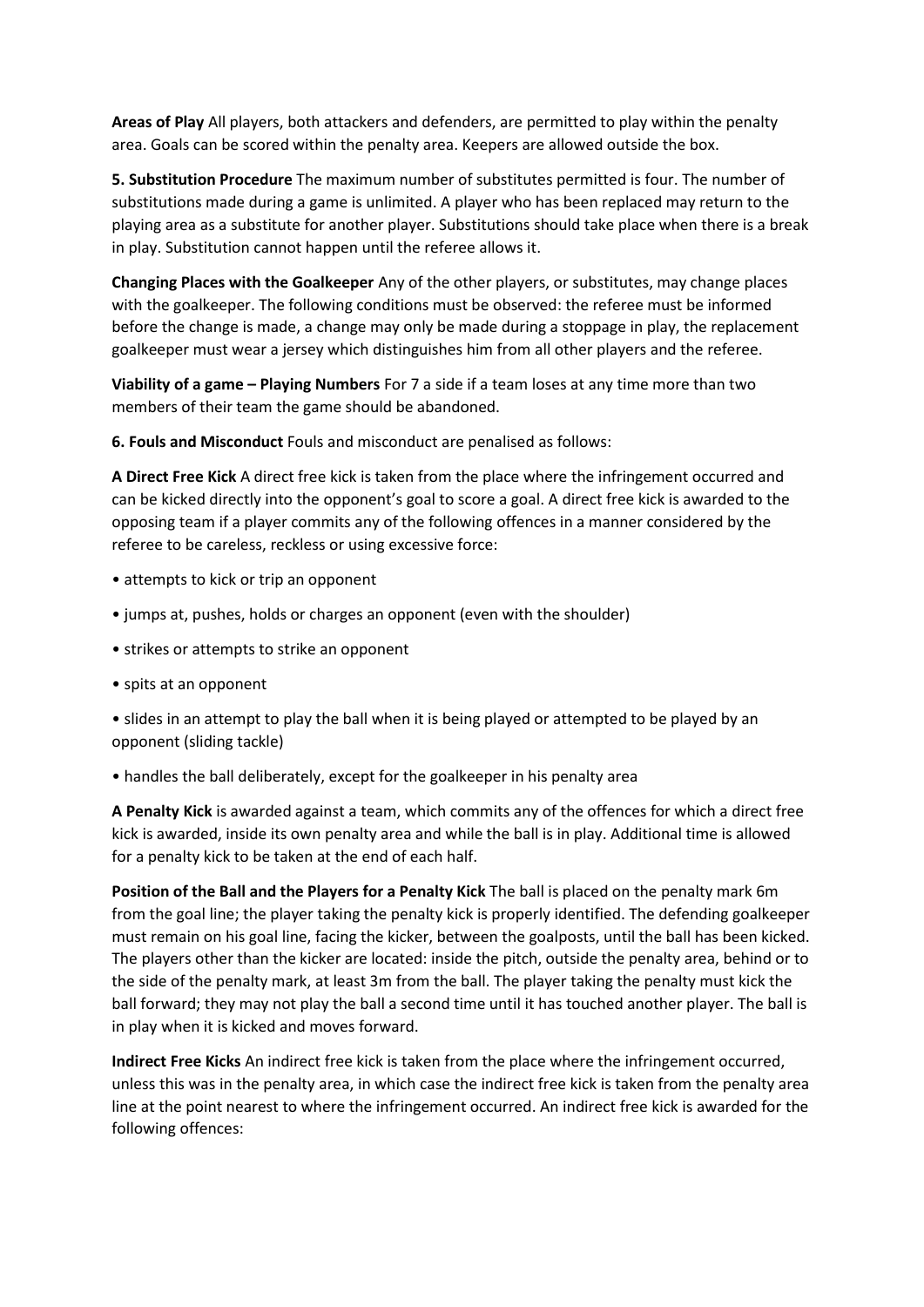• a Goalkeeper touches or controls the ball with his hands after it has been deliberately kicked or thrown to him by a team-mate

• a Goalkeeper touches or controls the ball with his hands, in the penalty area, for more than six seconds

• if, in the opinion of the referee, a player: plays in a dangerous manner, deliberately impedes the progress of an opponent when the ball is not being played, prevents the goalkeeper from releasing the ball from his hands, commits any other offence, not previously mentioned for which play is stopped to administer a caution or dismiss a player

From an Indirect Free Kick a goal can be scored only if the ball subsequently touches another player before it enters the goal. For an Indirect Free Kick: the referee indicates an indirect free kick by raising his arm above his head. He maintains his arm in that position until the kick has been taken and the ball has touched another player or goes out of play.

**Position of Free Kick** All opponents must be at least 3m from the ball until it is in play. The ball is in play after it has been touched or played.

**7. Disciplinary Sanctions** Match officials may issue yellow and red cards as per the 11 a side game. The options for a match official imposing disciplinary sanctions are therefore:

• player issued with two yellow cards in the same match is issued a red card

• player issued with a red card is excluded from play for the current game only; depending on the severity of the offence, the competition organisers reserve the right to suspend a player for further games up to and including the remainder of the tournament.

**Sending-Off Offences** A player is sent off and shown the red card if he commits any of the following offences: is guilty of serious foul play, is guilty of violent conduct, spits at an opponent or any other person, denies the opposing team a goal or an obvious goal-scoring opportunity by deliberately handling the ball (this does not apply to a goalkeeper within his own penalty area), denies an obvious goal-scoring opportunity to an opponent moving towards the player's goal by an offence punishable by a free kick or a penalty kick, uses offensive, insulting or abusive language, or if a player receives a second yellow card in the same match.

**Decisions** A player who has been sent off may not take any further part in the match and the referee may request the player retreat from the vicinity of play.

**8. The Kick-In** is a method of restarting play. A goal cannot be scored directly from a kick-in. A kick-in is awarded if, the whole of the ball passes over a touch line, either on the ground or in the air. A Kick-in is taken from the place where it crossed the touchline. The kick is awarded to the opponents of the player who last touched the ball. The player taking the kick-in may not play the ball a second time until it has touched another player. The ball is in play immediately after it is kicked or touched into the playing area. The players of the defending team must be at least 1m from the place where the kick-in is taken. The feet of the player taking the kick-in must not cross the line.

**The Corner Kick** A goal may be scored directly from a corner kick.

**9. Player registrations** All players must be registered before start of play. A player can only be registered for one team. Teams registering ineligible players will be excluded from the tournament. Teams playing suspended players will forfeit that match.